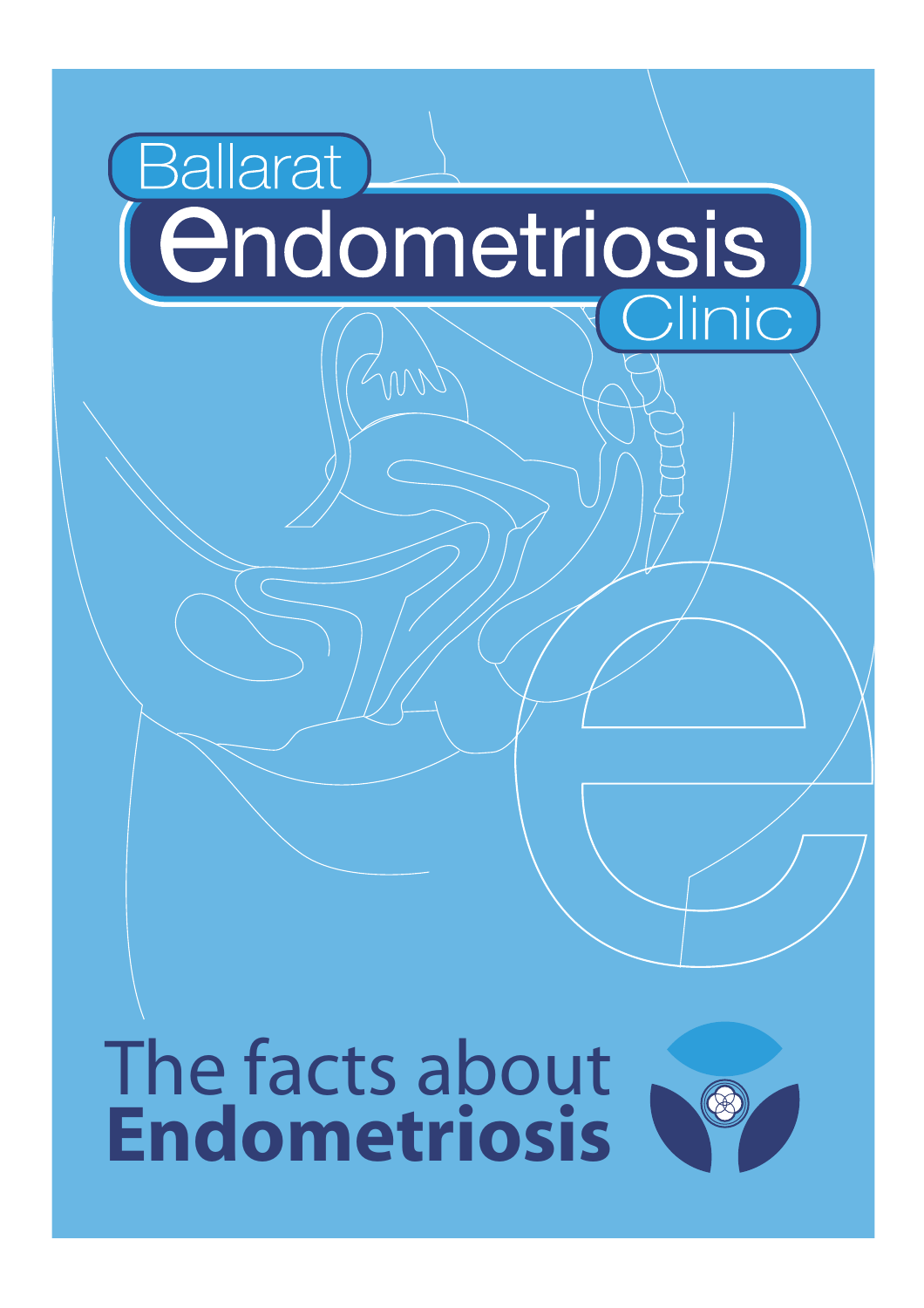

A specialist team of health professionals with the expertise to provide personalised and up to date treatment for women with endometriosis.

Nurse Co ordinator - Katrina Dowling

Psychologist - Sandra Lorensini Pain Specialist - Dr Neil Shorney

Herbalist **- Greg Horgan** Herbalist/Natural fertility & Bowen therapy **- Wendy Dumaresq** Masseur **- Lauren Halliburton** 

Gynaecologists - Dr Russell Dalton - Dr Judith Fleming Colorectal Surgeon - Mr Bruce Stewart Urologist **- Mr Lachlan Dodds** Acupuncture - Dr Rimas Liubinas - Dr Paul Ghaie

Appointments: Initial appointments may be made with either Katrina Dowling or a gynaecologist. A referral from your GP is required if the appointment is with a gynaecologist or surgeon.

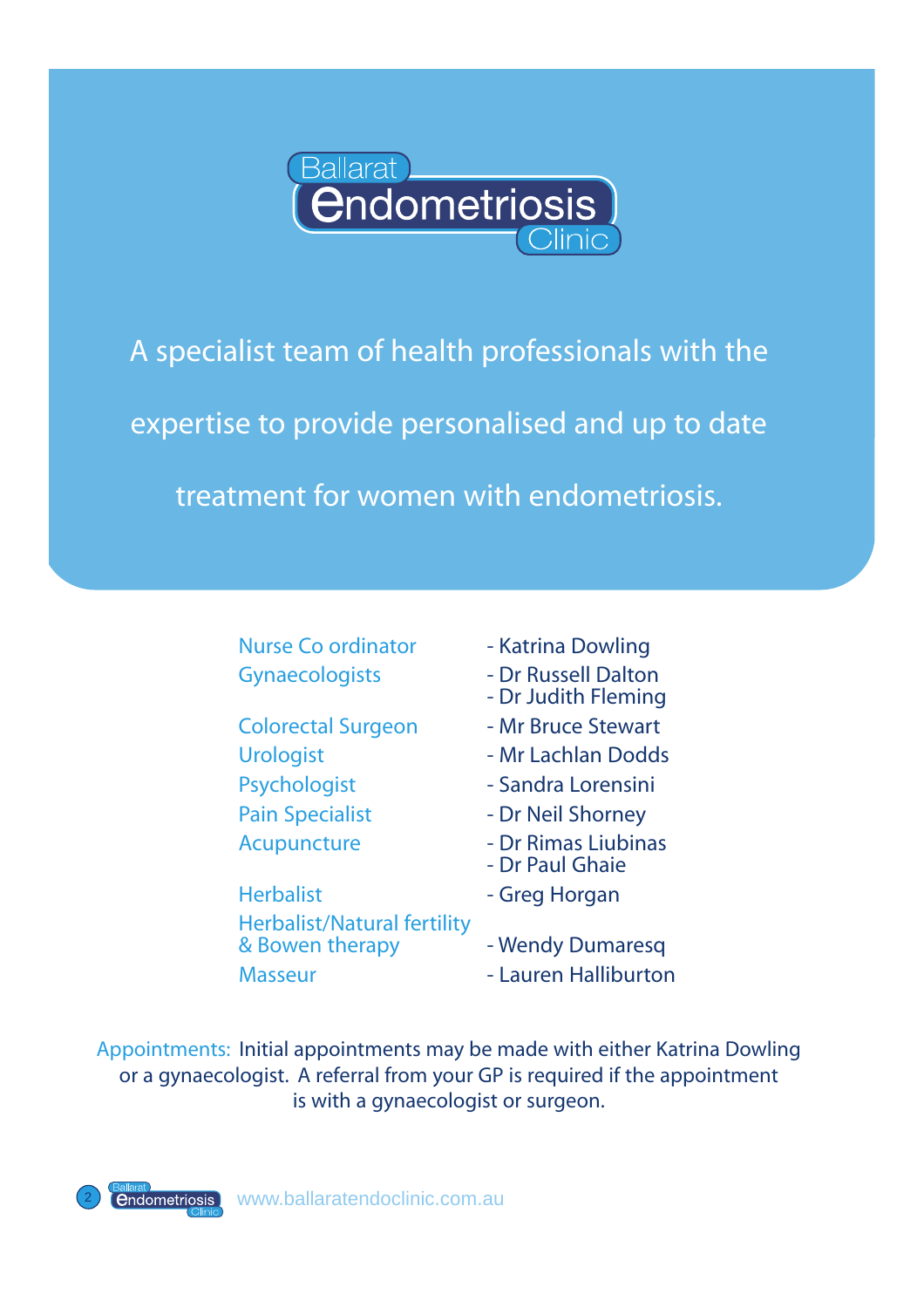

# **Contents**

| What is endometriosis?                   | 4  |
|------------------------------------------|----|
| What is endometrial tissue?              | 4  |
| <b>Endometriosis - FACTS AND FICTION</b> | 5  |
| What are the symptoms?                   | 6  |
| How is it diagnosed?                     | 6  |
| How is it treated?                       | 6  |
| <b>Surgical options</b>                  | 7  |
| Drug therapy                             | 7  |
| <b>Cure rates</b>                        | 8  |
| <b>Endometriosis and infertility</b>     | 9  |
| <b>Hysterectomy</b>                      | 10 |
| <b>Summary</b>                           | 10 |
| location                                 | 11 |

www.ballaratendoclinic.com.au **Challaratense** 3

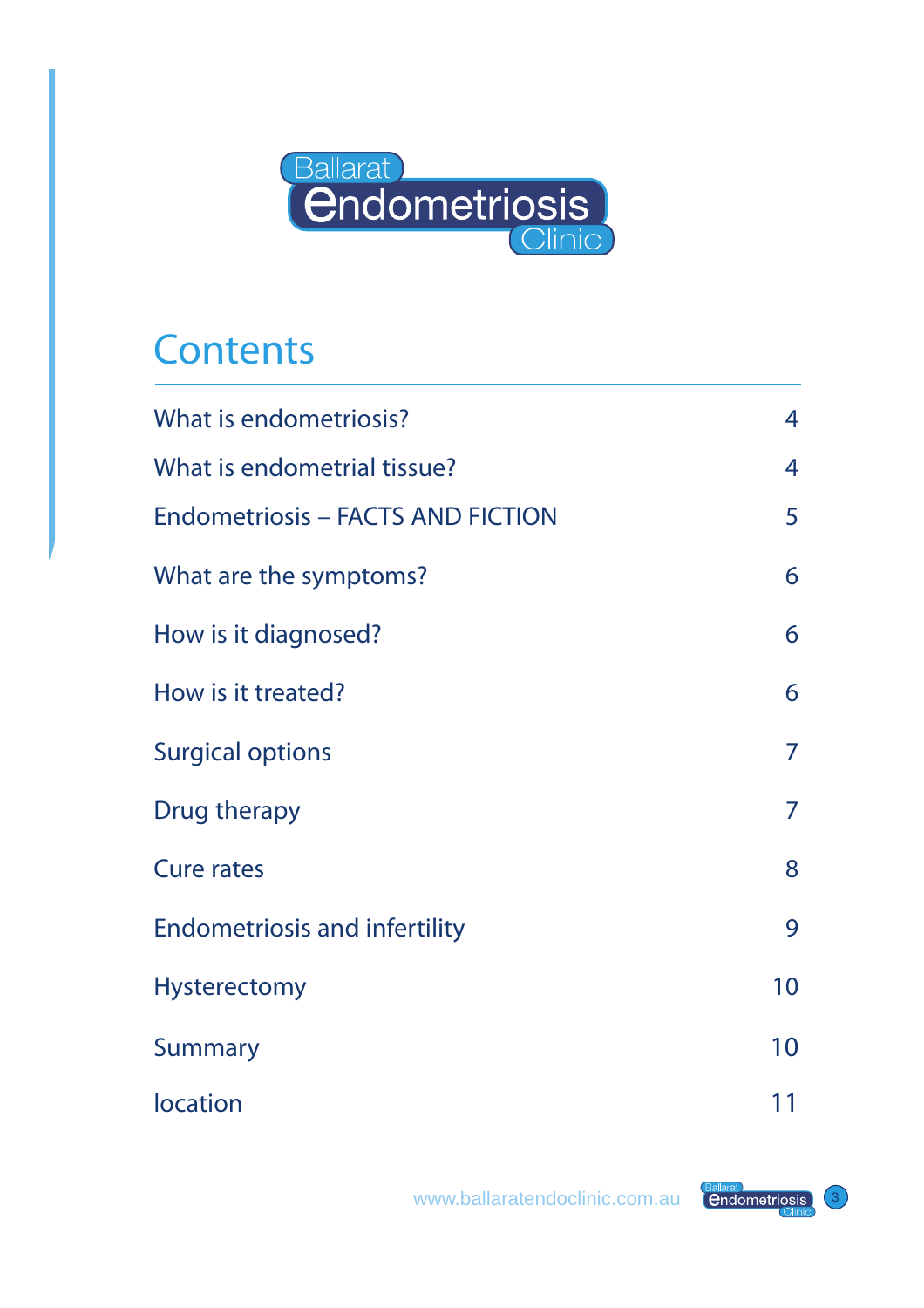# (*<u>Endometriosis</u>*

# What is endometriosis?

Endometriosis is a condition where endometrial cells and tissue (like the lining of the uterus) is found in the pelvis and occasionally in other places in a woman's body. Endometriosis may cause pain or infertility by causing scarring and adhesions which may damage a woman's pelvic organs.

# What is endometrial tissue?

Endometrial tissue is the normally placed lining of the uterus, which falls away from the inside of the uterus when a period occurs.



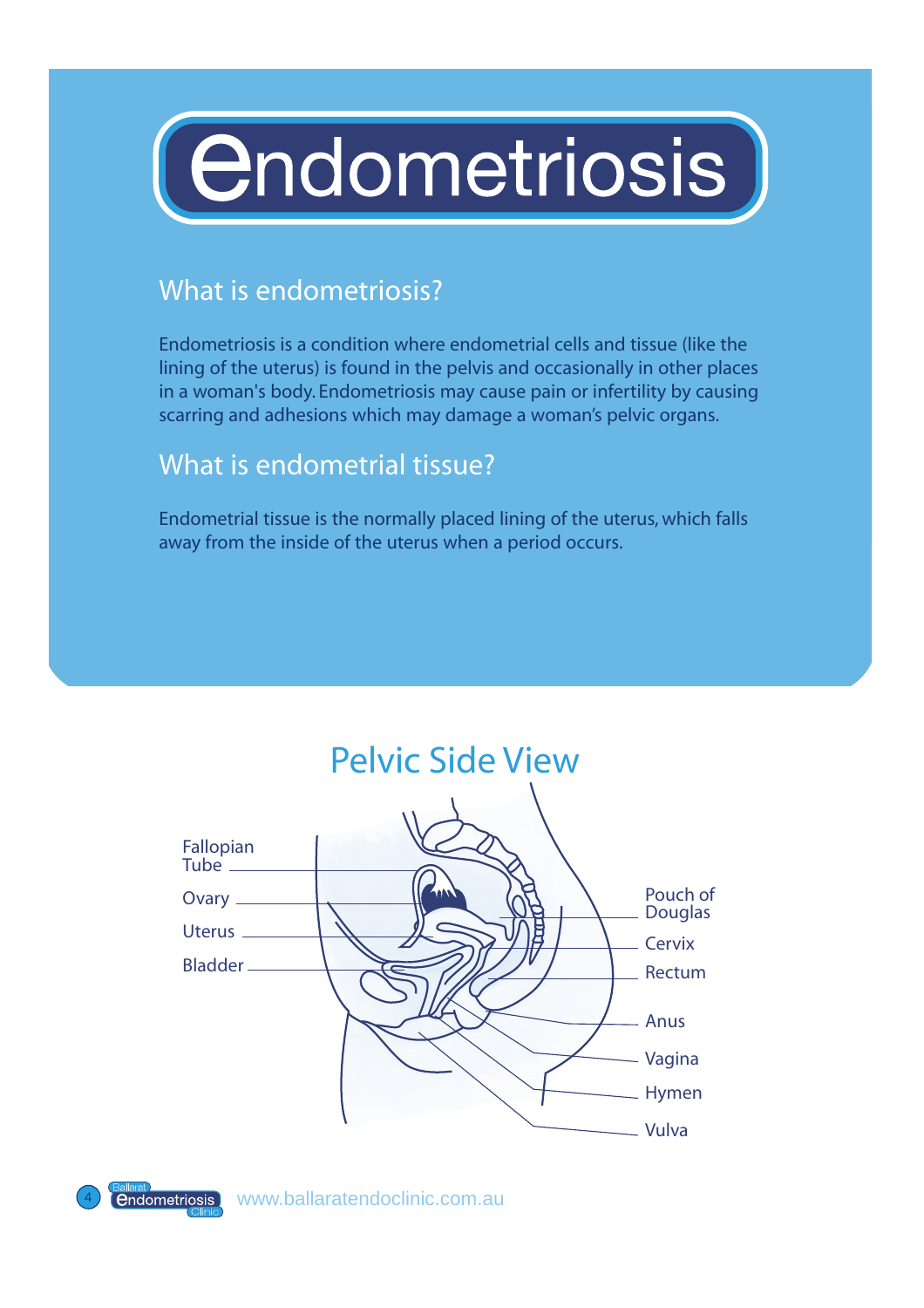# Endometriosis – FACTS AND FICTION

**FACT:** Endometriosis can be found in 10% of women.

**FACT:** 40% of women with infertility have endometriosis.

**FACT:** Surgical removal of even mild endometriosis has been shown to improve the chances of getting pregnant.

**FACT:** Women with untreated endometriosis are more likely to suffer miscarriage.

**FACT:** Endometriosis is often present for many years before the diagnosis is made.

**FACT:** When women are cared for by expert surgeons, repeated operations are seldom required.

**FACT:** Women who have expert treatment for endometriosis are able to lead healthy and normal lives.

**FICTION:** Endometriosis is cured by pregnancy.

**FICTION:** All women with endometriosis have pain.

**FICTION:** Laparoscopic surgery is required every six months "just in case" the condition has recurred.

**FICTION:** Ovaries which contain endometriosis should be removed.

**FICTION:** Drug treatment for endometriosis does not work.

**FICTION:** Hysterectomy is the best treatment for endometriosis.





www.ballaratendoclinic.com.au **Calademetriosis**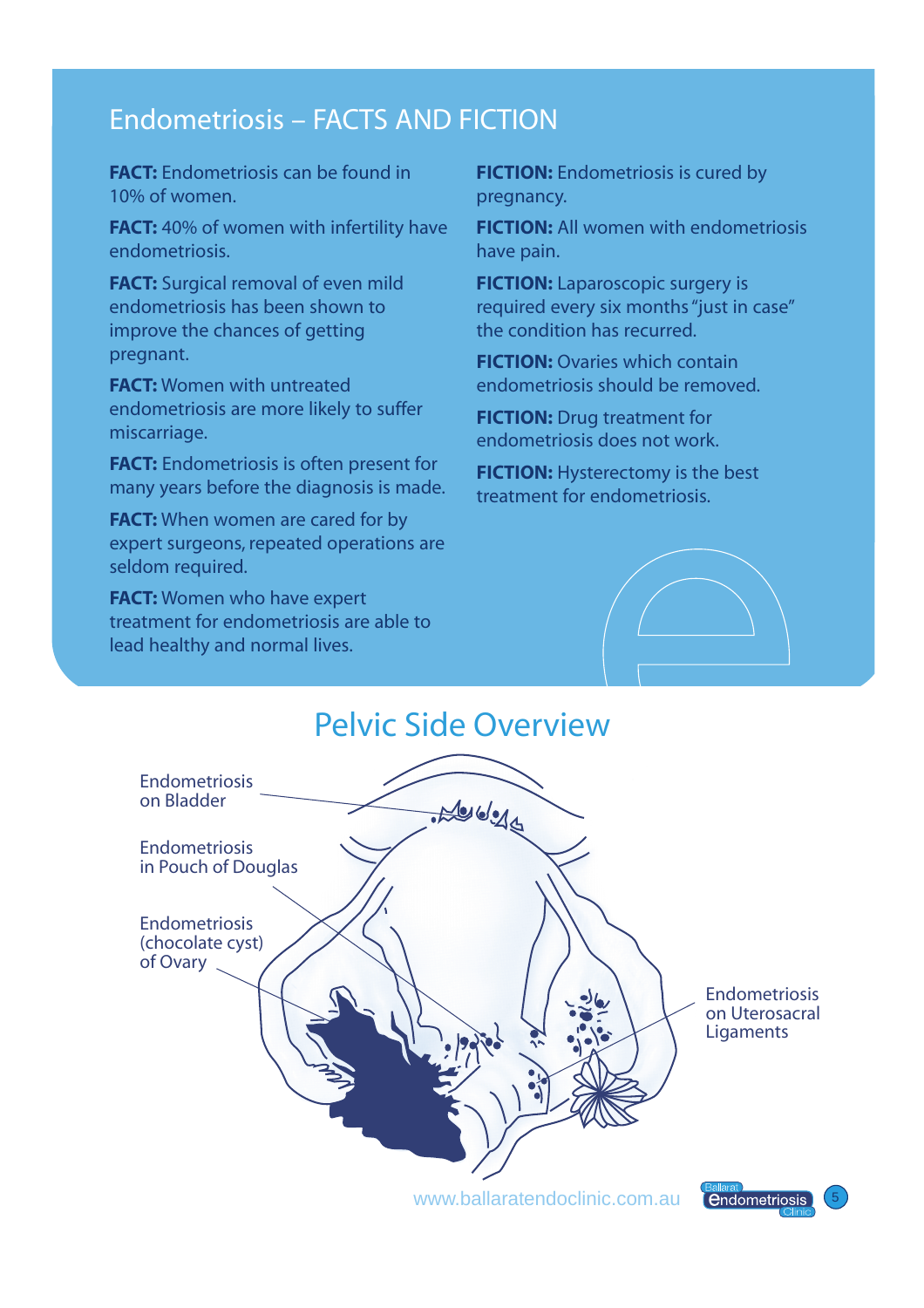# What are the symptoms?

Not everyone has all the symptoms listed, but any of them may be present

#### **Pain**

- Painful periods.The pain may occur either before, during or after the period
- Pain with intercourse, especially with deep penetration

#### **Period problems**

- Heavy bleeding
- Bleeding between periods
- Irregular cycles

#### **Bowel problems**

- Bleeding from the bowel especially with periods
- Pain in the lower bowel during periods
- Constipation, incomplete emptying of the bowel

#### **Bladder problems**

- Pain with full bladder
- Needing to pass urine more frequently

#### **Sexual discomfort**

#### **Infertility**

• Delay in getting pregnant

#### **Other symptoms**

- Lethargy
- Irritability depression
- Absenteeism from work or school

# How is it diagnosed?

The discovery of endometriosis is often delayed because the diagnosis is not considered. Pain, bleeding or bowel problems which interfere with a woman's life are not normal, and may be due to endometriosis.

Abnormal areas of tenderness may be noted when a woman undergoes a gynaecological examination. An ultrasound performed at the time of examination may reveal endometrioma's or"chocolate cysts".

The only way to definitely diagnose endometriosis is by laparoscopy. Biopsy samples should be taken at the time of surgery to prove the diagnosis.

# How is it treated?

Treatment of endometriosis must be planned to meet the needs of each woman. Factors which need to be considered are the type of problems which the disease is causing in the individual, her age, whether fertility is an issue, and of course her choice regarding the treatment options.

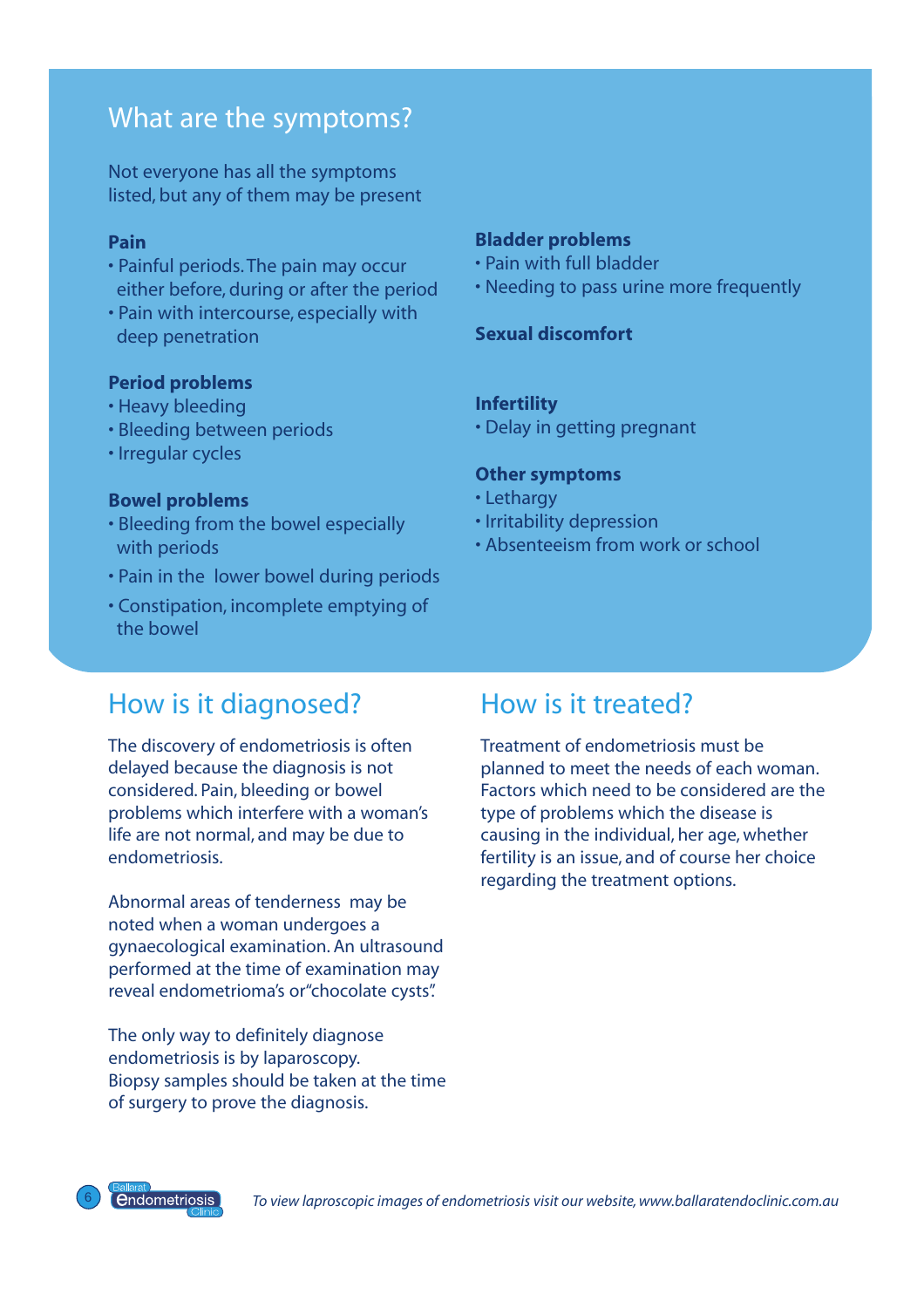# Surgical options

#### **Laparoscopy**

Laparoscopy is a minor, relatively safe procedure performed under anaesthesia in a hospital. It has been shown clearly in numerous studies that laparoscopic surgery is the best way to treat endometriosis.

#### **Laparoscopic Surgery benefits are:**

- Higher cure rates
- Small incisions with less pain and scarring
- Less time off work
- Most can be performed as "day case surgery"



All Gynaecologists perform laparoscopy, but not all are trained to diagnose and treat all types of endometriosis by laparoscopy.

Laparoscopic surgery for severe endometriosis may take several hours. In some cases it may be necessary to undertake a second operation after drug treatment is used to reduce the size and activity of the areas of endometriosis.

The vast majority of surgery undertaken at the Ballarat Endometriosis Clinic is performed by the laparoscopic approach.

# Drug therapy

Drug therapy can be used to manage the symptoms of endometriosis.

Endometriosis is influenced by oestrogen levels. Constant, or low oestrogen levels limit endometriosis activity.Varying oestrogen levels cause endometriosis to grow.

Superficial endometriosis can be treated successfully with drugs, but more extensive disease, or disease which causes adhesions between pelvic organs can only be treated with surgery.

#### **Hormonal Options**

GnRH analogues (Zoladex, Synarel) These types of drugs reduce the production of oestrogen by "turning off" the ovaries. These agents are highly effective in improving the symptoms of endometriosis whilst a woman is using them, but symptoms often return when the medication is ceased. Side effects are the same as those of the menopause (hot flushes, dry vagina, irritability, headaches).

Thinning of the bones (osteoporosis) also occurs whilst using these drugs, so treatment time is limited to a maximum of six months Bone loss is reversible once the drug is ceased.

At Ballarat Endometriosis Clinic GnRH analogues are often used to reduce the activity of severe endometriosis prior to planned surgery.

www.ballaratendoclinic.com.au **Condometriosis** 

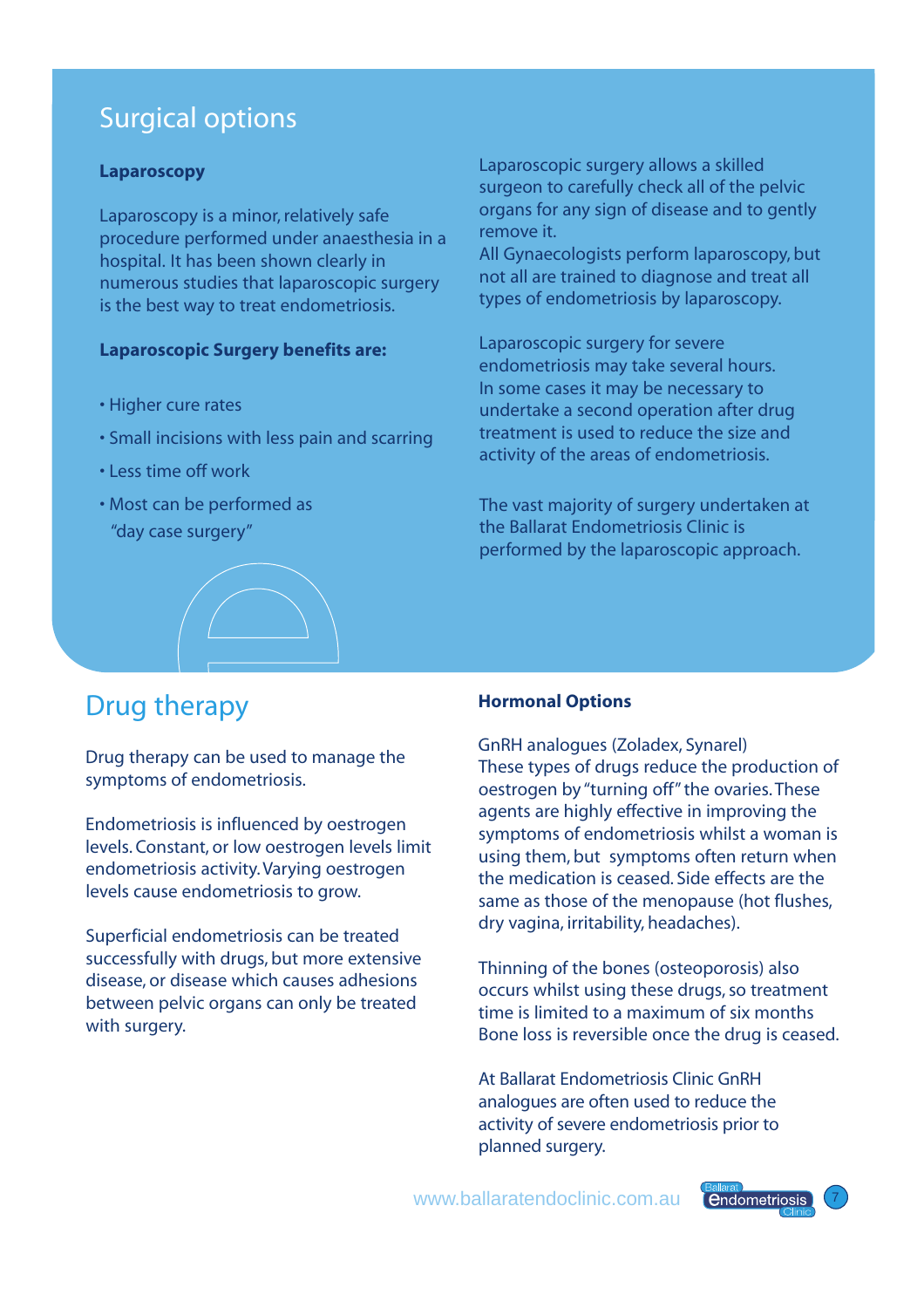## **Danazol/Dimetriose**

Androgenic steroids cause cessation of the normal hormonal cycle, in this way oestrogen levels are stabilized and this causes endometriosis to become inactive.

Androgenic steroids are effective in managing endometriosis but there are significant "male hormone"side effects of weight gain, facial hair growth, oily skin, acne and occasionally voice changes.

Because of their common and significant side effect profile, androgenic steroids are NOT the first choice of drug treatment used for women attending Ballarat Endometriosis Clinic. When considered, all benefits and risks are discussed with the individual.

## **Progestagens (Provera, Duphaston, Primolut N)**

These are progesterone like medications which oppose the effects of oestrogen but do not usually stop the menstrual cycle.They are often effective in controlling symptoms but side effects such as bloating, tiredness and depression can occur.

#### **Depo Provera**

This is a three monthly injection of Provera which stops the hormonal cycle and lowers oestrogen levels, but not to the extent that GnRH analogues do. Because of these effects, Depo Provera can be very useful as a long term therapy to control endometriosis symptoms after surgery.The main concern, in addition to those mentioned above is of irregular bleeding.

### **Oral Contraceptives ("the pill")**

Many women commence using the pill in their teens to control painful periods. Many of these women have minor endometriosis causing their symptoms.This may be all the treatment which these women need.

Concern regarding the possibility of endometriosis is often raised if the pill fails to control period pain, or if pain returns after the pill has been effective.

After Laparoscopic removal of endometriosis at Ballarat Endometriosis Clinic, many women who are not actively trying to conceive use the pill in a "continuous regimen". This means that only active or hormone containing pills are taken.

This keeps oestrogen levels constant and avoids periods, which may be the only time when women experience endometriosis symptoms.

Some women, for example, those who are smokers, overweight or have a family or personal history of thrombosis (clots) or breast cancer should not take the pill.

| <b>Cure rates</b>         |                                   |
|---------------------------|-----------------------------------|
| <b>Surgical treatment</b> | 70%                               |
| <b>Drug treatment</b>     | 30 - 40% (if superficial disease) |
| <b>No treatment</b>       | 20% (if superficial)              |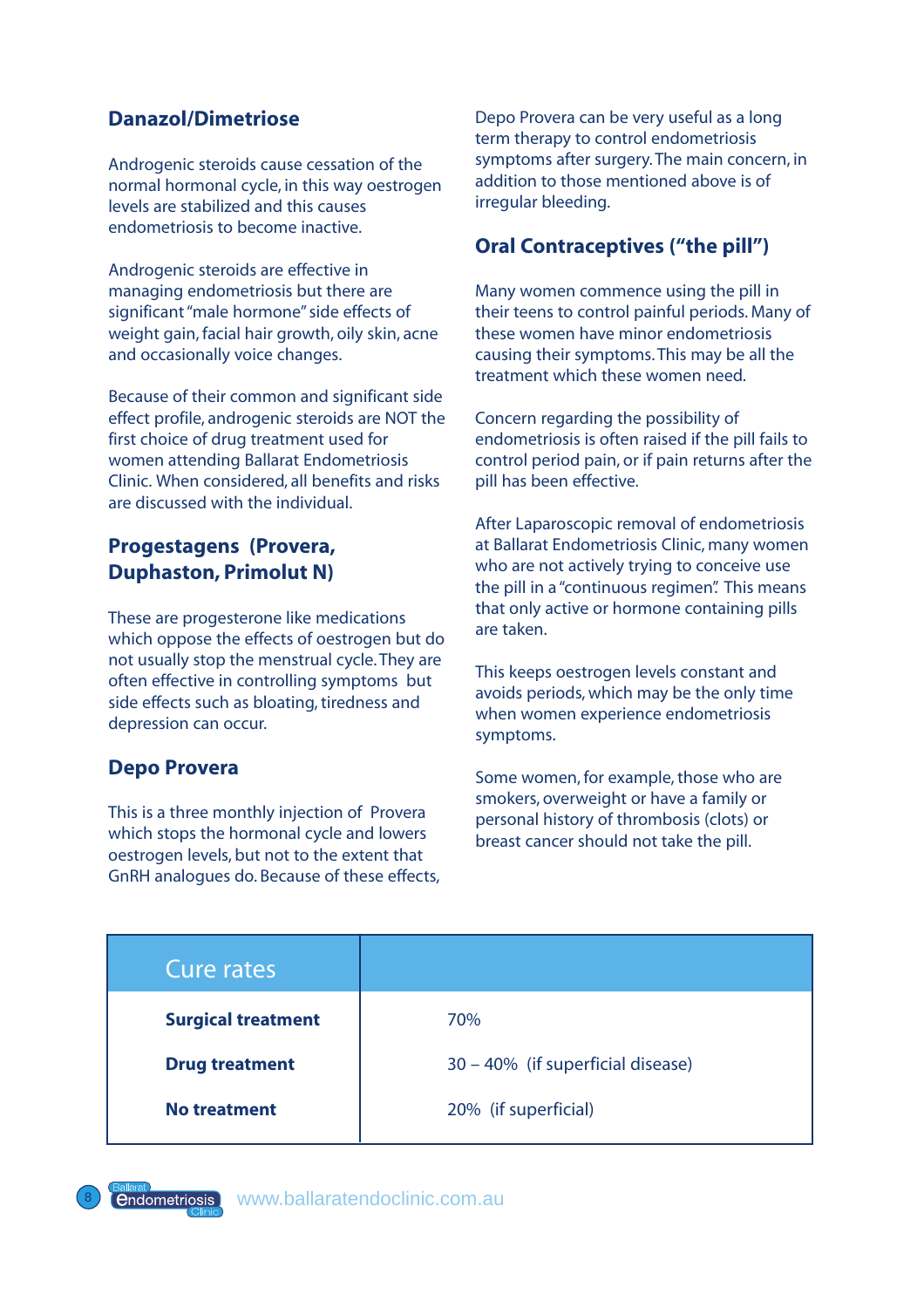# Endometriosis and infertility

40% of infertile couples have endometriosis present in the woman. In situations where the disease process causes distortion and damage to the fallopian tubes and ovaries, the role which endometriosis plays is obvious.

When damaged, the reproductive organs are unable to function normally. Mild endometriosis is also associated with inability to conceive.

Endometriosis related infertility can be managed by laparoscopic surgery, superovulation, intrauterine insemination, or in vitro fertilization.

*For more information about infertility and endometriosis visit* **ballarativf.com.au**

#### **Endometriosis and Hormone Replacement Therapy (HRT)**

Many women who have had endometriosis choose to use hormone replacement therapy. This may be required when a woman becomes menopausal naturally or as a result of surgery when the ovaries are removed.

There is often concern that oestrogen which is used as HRT may stimulate any residual disease.

There can be some situations where pain and endometriosis symptoms do increase when HRT is used.

To deal with this problem there are a number of options:

- 1. The dose of oestrogen can be reduced to the absolute minimum required
- 2. Progestagens can be added to the existing treatment to reduce the activity of any residual endometriosis
- 3. A new drug, tibolone, can be used instead of oestrogen as HRT.

Tibolone has no activity in endometrial tissue and hence does not stimulate endometriosis tissue.

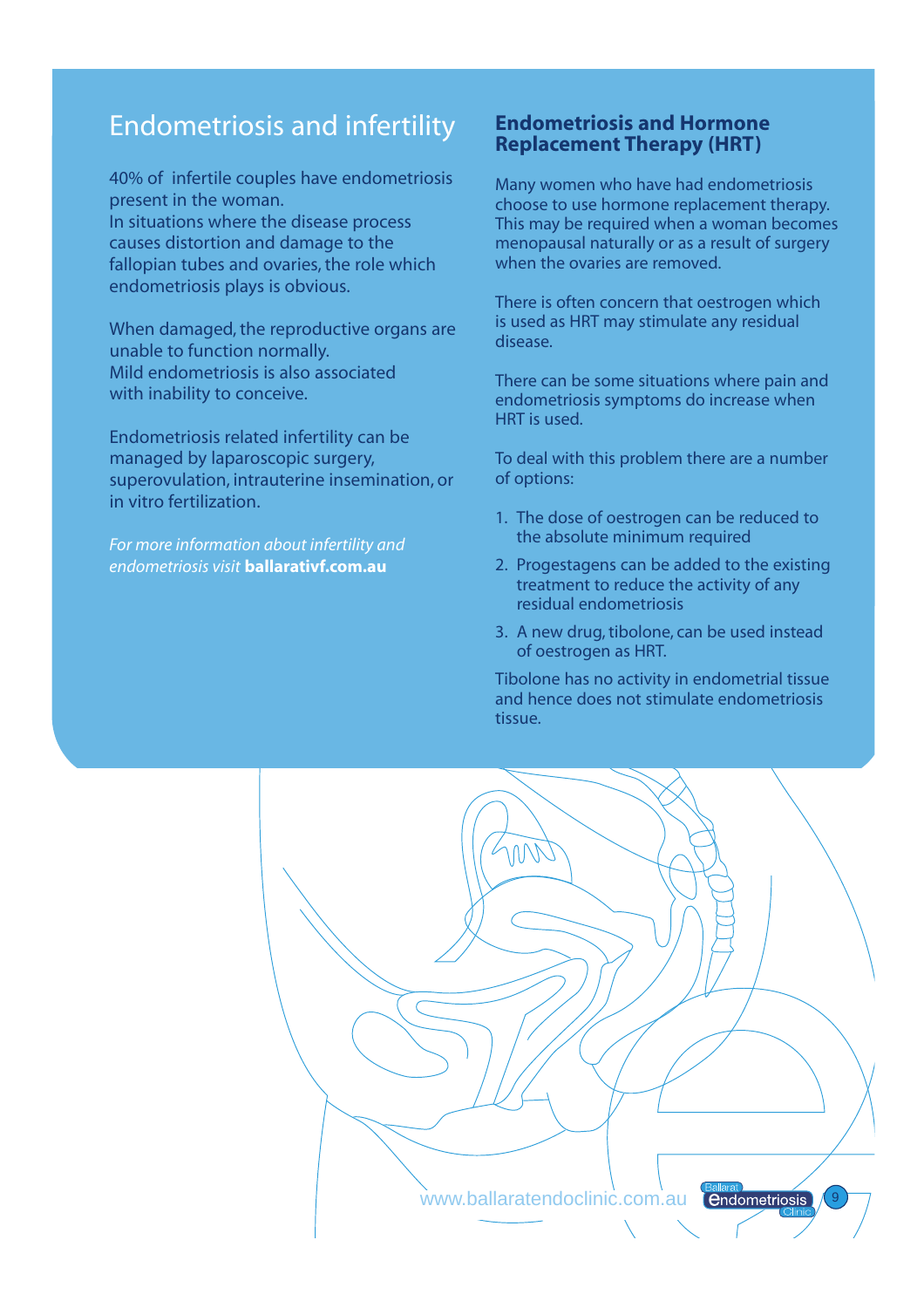# Hysterectomy

For some women, undergoing hysterectomy may be the best option to treat endometriosis.This option is often chosen when women have undergone a number of previous procedures and have additional abnormalities present such as fibroids, troublesome heavy bleeding or adenomyosis.

Hysterectomy is only considered when fertility is no longer an issue for the woman.

Every effort is made to preserve the ovaries when hysterectomy is performed for women before the menopause. It is important to bear in mind that 10% of women will require further surgery to remove one or both ovaries at a later time.

Most women who request hysterectomy are able to have the procedure performed by laparoscopy, which minimises time in hospital and off work.

# Summary

Endometriosis is a common and serious condition which deserves proper diagnosis and expert treatment that is tailored to the individual woman's needs.



endometriosis www.ballaratendoclinic.com.au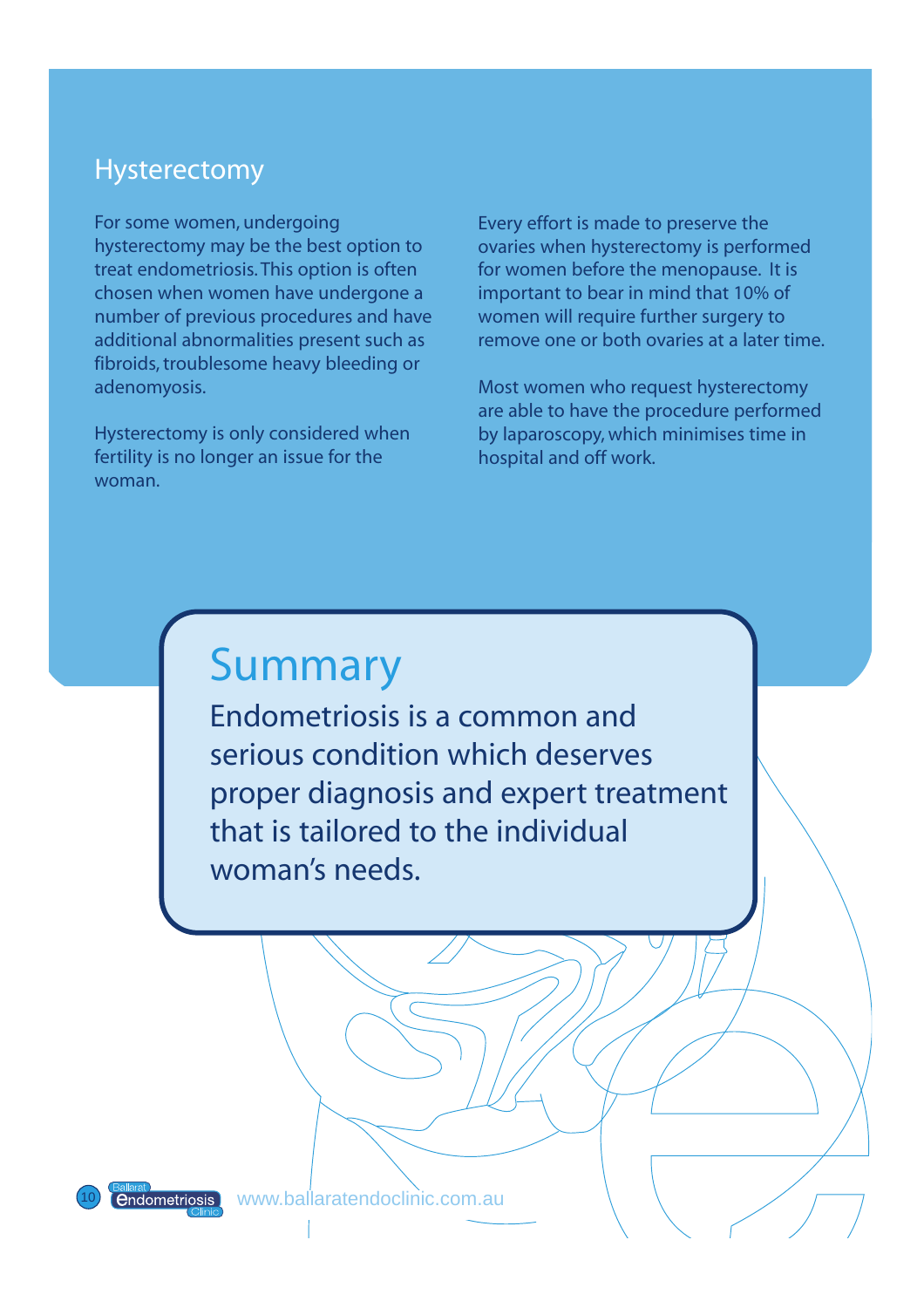

www.ballaratendoclinic.com.au (endometriosis)